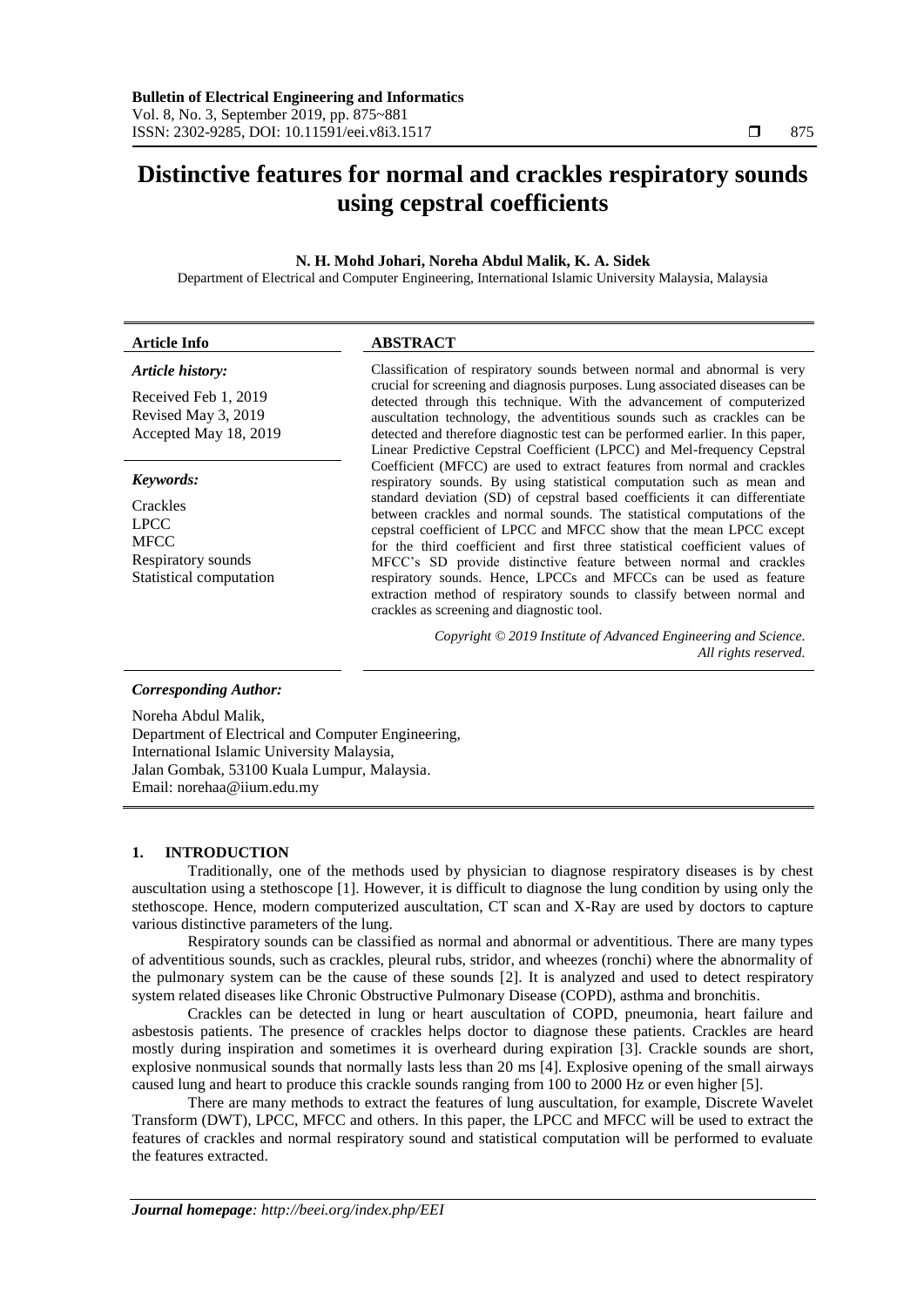# **2. FEATURE EXTRACTION OF RESPIRATORY SOUNDS**

In speech signal processing, MFCC is considered one of the most highly effective feature extraction method [6]. This is because in MFCC analysis, mel scale is used to wrap the frequency and it is approximately close to the human auditory perception [7]. Chin et. al. used MFCC as the feature extraction of the lung sounds to classify between normal and abnormal sounds including crackles, wheezes and ronchi. K-Nearest Neighbor Classifier (k-NN) was used as the classifier which differentiate between normal and abnormal sounds [8].

Meanwhile, Nandini et al. [9] used MFCC for the feature extraction and Artificial Neural Network (ANN) as the classifier and yield different results. Nandini et. al. in their study used statistical features extracted from MFCC and other feature extraction methods such as Linear Frequency Cepstral Coefficient (LFCC), Perceptual Linear Prediction Coefficient (PLPCC) and several others. The classification using features extracted from MFCC yield a better result as compared to using other feature extraction in terms of the accuracy, specificity and sensitivity [9].

In a study by Fatma et al. [10], the normal and the asthmatic breath sounds were classified using wavelet transform as the feature extraction. The wavelet transform is used for analyzing the sounds segment and to characterize the local regularity of the signals by decomposing the signals into elementary building blocks with well localized time and frequency.The computational burden of the wavelet transform is reduced using DWT. Wavelet packet transform (WPT) is used as the wavelet transform extension. The DWT decomposed the signal into lower frequency band and higher frequency band. Meanwhile, the wavelet packet transform gives a balanced binary tree structure by decomposing both the lower frequency and higher frequency into two sub bands [10]. Fatma et al. compared the result of DWT and WPT as the analyzer of the respiratory sounds. The result showed that the use of DWT as the analyzer gaves slightly better accuracy as compared to WPT. This is because DWT is more effective in processing load and computational time [10].

Grønnesby et al. [11] used 5-dimensional feature vector as the feature extraction. They extracted four features from the time domain such as range, variance, sum of simple moving average (coarse) and sum of simple moving average (fine) and another one feature from frequency domain which is the spectrum mean. As reported in the study, the advantage of using simple summary statistic is that it is easy to relate to actual data whereas the disadvantage is many information are lost [11].

In a study by Abdul Malik et al. [12], fifteen different features are extracted from each segment of the respiratory sounds and Artificial Neural Network (ANN) was used as the classifier. DWT was used to decompose the respiratory sounds into seven different frequency band based on Daubechies (db7) and Haar mother wavelet. Mean, standard deviation and maximum power spectral density were calculated from five frequency band (D3, D4, D5, D6, and D7) and these features value were used as the input of the ANN. Result of the study showed that db7 outperform Haar with perfect 100% sensitivity, accuracy and specificity in both testing and validation stage by using 15 nodes at the hidden layer. Meanwhile, using 10 nodes at the hidden layer, Haar was able to obtain perfect 100% sensitivity, specificity and accuracy for testing stage only [12].

A study to analyze the performance of the Automatic Speech Recognition using MFCC and LPCC by M Rana et al. showed that MFCC gave better performance to the system [13]. Automatic Speech Recognition System using MFCC was 80 percent accurate, while LPCC gave only 60 percent accuracy. Meanwhile, a study by Azmy [14] to classify abnormal lung sounds (stridor and polyphonic) using DWT and LPCC resulted in high recognition percentage, 95.24 percent. The LPCCs were calculated from the 3-level coefficients of DWT. LPCC, delta LPCC and delta-delta LPCC were extracted and the variance and kurtosis were calculated. Next, the study used Support Vector Machine (SVM) to classify the features extracted [14].

Previous study by Johari et al. [15] analyzed the statistical value of the features extracted using MFCC and showed that the first three coefficients were able to distinguish between normal and crackles sounds. This paper is the extended paper of the study that will analyze the statistical value of cepstral coefficient of LPCC.

# **3. STATISTICAL CEPSTRAL COEFFICIENT USING LPCC AND MFCC**

# **3.1. Data acquisition and pre-processing**

The respiratory sound signals were collected from 20 healthy subjects and 23 lung cancer patients at the University Malaya Medical Centre (UMMC) [7]. The study was approved by medical ethics committee of University Malaya Medical Centre (UMMC) with reference number (MREC ID NO: 201698-4242). The signals were recorded using One Thinklabs stethoscope with sampling frequency 11025 Hz. The data were recorded, saved and pre-processed using Thinklabs Phonocardiography by Audicity. For the preprocessing, the signals were filtered from unwanted noise, outliers, and artifacts. The lung sounds were enhanced and the heart sounds were filtered out. Next, 30 crackles and 30 normal segment sounds were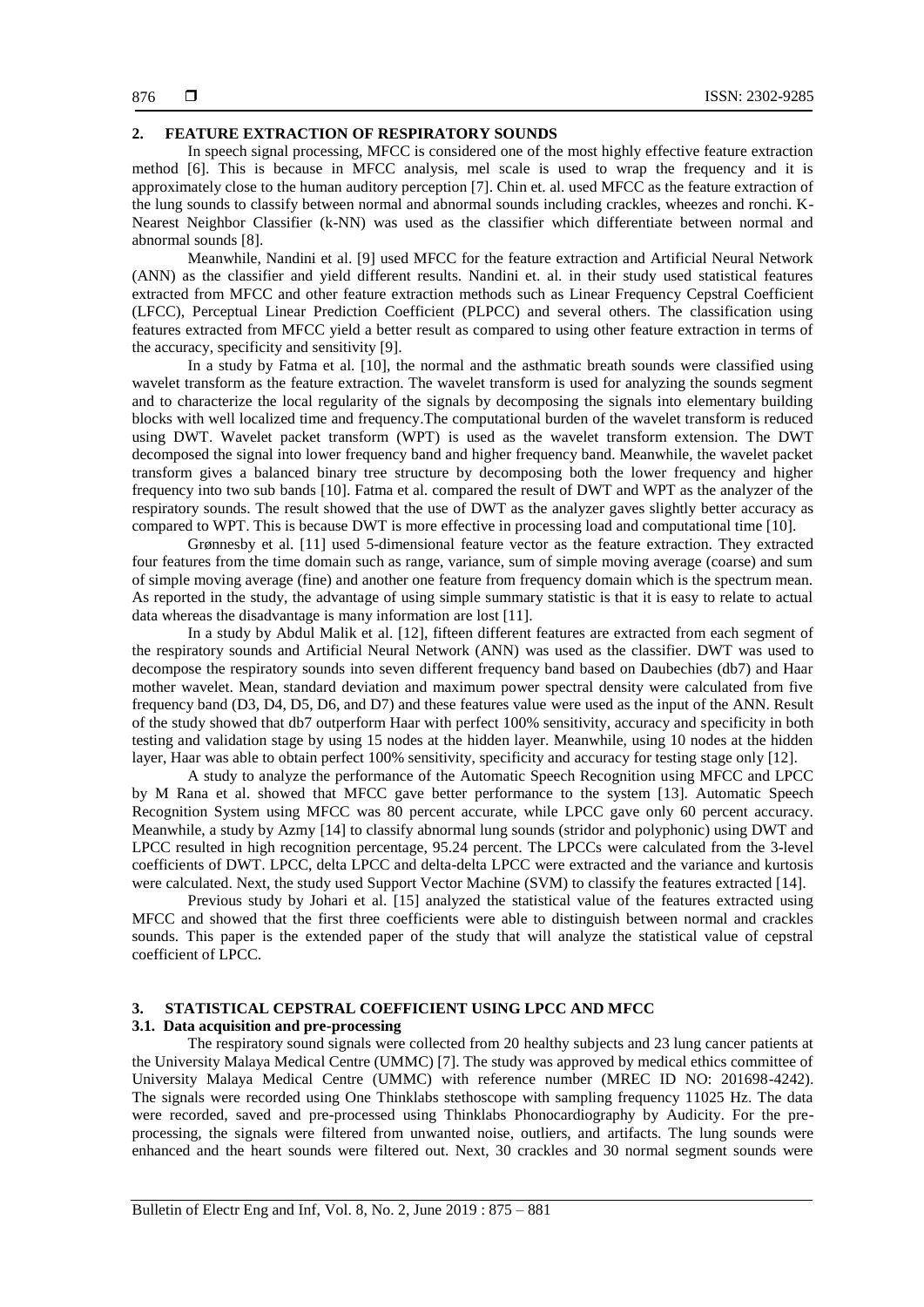877

extracted from the pre-processed signals. The segment includes inhale and exhale sounds. The methodology of this research is shown in Figure 1.



Figure 1. The proposed methodology of the study

#### **3.2. Features extraction using LPCC**

The features of crackles and normal sounds were extracted using LPCC by using MATLAB. The flow of the LPCC feature extraction is shown in Figure 2. Finite Impulse Response (FIR) digital filter is used to pre-emphasis the signal and hamming window is used for windowing the signal. In the next step, the filter coefficients are find using autocorrelation method of autoregressive (AR) modeling. The signals are applied to Levinson-Durbin Recursion to find the Linear Predictive Coding (LPC) and next, the Cepstral Coefficient of the linear predictive coding (LPCCs) is calculated using (1). The output cepstral coefficient is set to 10 coefficients.

$$
Cepstrum = ifft(log(PowerSpectrum), 1024)
$$
\n(1)



Figure 2. Flow of LPCC to extract features from crackles and normal sounds

### **3.3. Features extraction using MFCC**

Another feature extraction method used is MFCC. The flow of the MFCC feature extraction is shown in Figure 3. (2) which is the first order difference equation is applied to the sample of the signal at each window to pre-emphasis the signal:

$$
s'_n = s_n - k s_{n-1} \tag{2}
$$

where  $\{s_n, n=1, N\}$  and *k* is the pre-emphasis coefficient which should be in the range  $0 \le k \le l$ .

The crackles duration is around 20 ms and therefore, the signal is divided into 20 ms frames. Meanwhile, frame shift is set to 10 ms (50% overlap) to allow some overlap to the frame as to not miss any signal. Hamming window is applied after the pre-emphasis process and next, the power spectrum is calculated using fast fourier transform (FFT).

Mel-filterbank is applied to the periodogram power spectral from the previous step to compute the mel-spaced filterbank. The number of filterbank channels is set at 26 where every channel is to indicate the amount of energy in each filterbank, called filterbank energies (FBEs). Equation (3) and (4) is the formula to convert the frequency to Mel Scale frequency and vice versa in order to obtain the filterbank. The formula to convert the signal from frequency to Mel-Scale frequency is shown in (3):

$$
M(f) = 2595 \log_{10}(1 + \frac{f}{100})
$$
\n(3)

The formula to convert Mel-Scale frequency to frequency in Hz is shown in (4):

$$
M^{-1}(m) = 700(100^{\frac{m}{2595}} - 1) \tag{4}
$$

Discrete Cosine Transform (DCT) is applied to the logarithm of FBEs to get the 26 cepstral coefficients of filterbank channels. However, only the first 13 coefficients are kept to give a better performance as the higher DCT coefficients show fast changes in the FBES.

*Distinctive features for normal and crackles respiratory sounds using cepstral… (N. H. Mohd Johari)*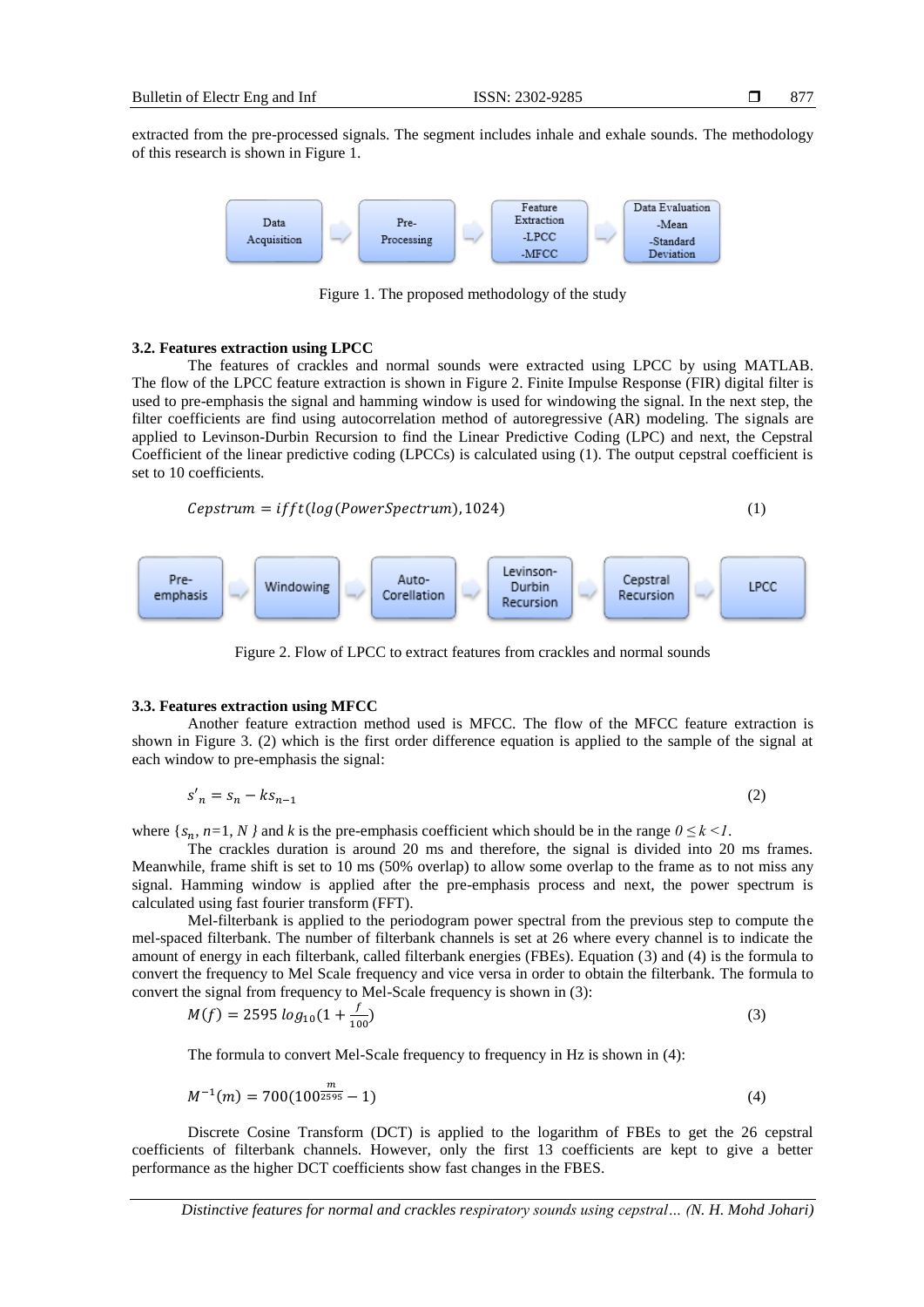

Figure 3. Flow of MFCC to extract features from crackles and normal sounds

#### **3.4. Mean and standard deviation of LPCCs**

There are 30 crackles and normal segments used in the feature extraction and 10 Linear Predictive Cepstral Coefficients (LPCCs) are extracted for each segment. The mean and standard deviation of the first coefficient for all segments are calculated and analyzed using (5) and (6). This process is continued for the next 9 coefficients.

# **3.5. Mean and standard deviation of MFCCs**

There are 13 coefficients extracted from each frames of a segment. Thus, there are 13 mean values (µ1- µ13) and SD values (σ1- σ13) coefficients calculated for all frames of a segment and for all segments. The mean of MFCCs and SD are calculated using (5) and (6), respectively. The average of mean and SD for all the segments are also calculated and analyzed. Mean/average of the coefficients is calculated as in (5):

$$
\mu_i = \frac{1}{N} \sum_{j=1}^N x_{ij} \tag{5}
$$

SD of the coefficients is calculated as in (6):

$$
\sigma_i = \sqrt[2]{\frac{1}{N} \sum_{j=1}^{N} (x_{ij} - \mu_i)^2}
$$
\n(6)

where *i* ( $i=1,2,...13$ ) is the coefficient and  $j$  ( $j=1,2,...N$ ) is the frame of the segment. *N* is the number of frames.

Mean and SD calculation are used in this study because the presence of a few abnormally high values of MFCCs coefficients have effect to the mean value and the best method to measure the variation of these MFCCs coefficients is by using SD. These statistical values evaluate the pattern of the MFCCs coefficients in every segment and analyze which statistical value will show distinct outcome between crackles and normal lung sounds.

#### **4. RESULTS AND ANALYSIS**

MFCC and LPCC are widely used in speaker identification as well as in speech researches. In this study, MFCC and LPCC are used to extract the features of the respiratory sounds. The mean and SD calculated from the features extracted are plotted. Figure 4 and Figure 5 show the mean and SD values of the LPCCs for each segment.

Figure 4 shows that the mean value of LPCCs is separable except at the third coefficient. Meanwhile, Figure 5 shows that LPCCs statistical features for SD shows undistinguishable result. These results are proved using t-test tabulated in Table 1. The t-test is calculated from the value of mean and SD of the LPCCs to define the hypotheses with hypotheses that the statistical value, mean and SD of LPCCs can distinguish between normal and crackles sounds. The t-score calculated is used to find the range of the pvalue with the significance level is set at 0.05.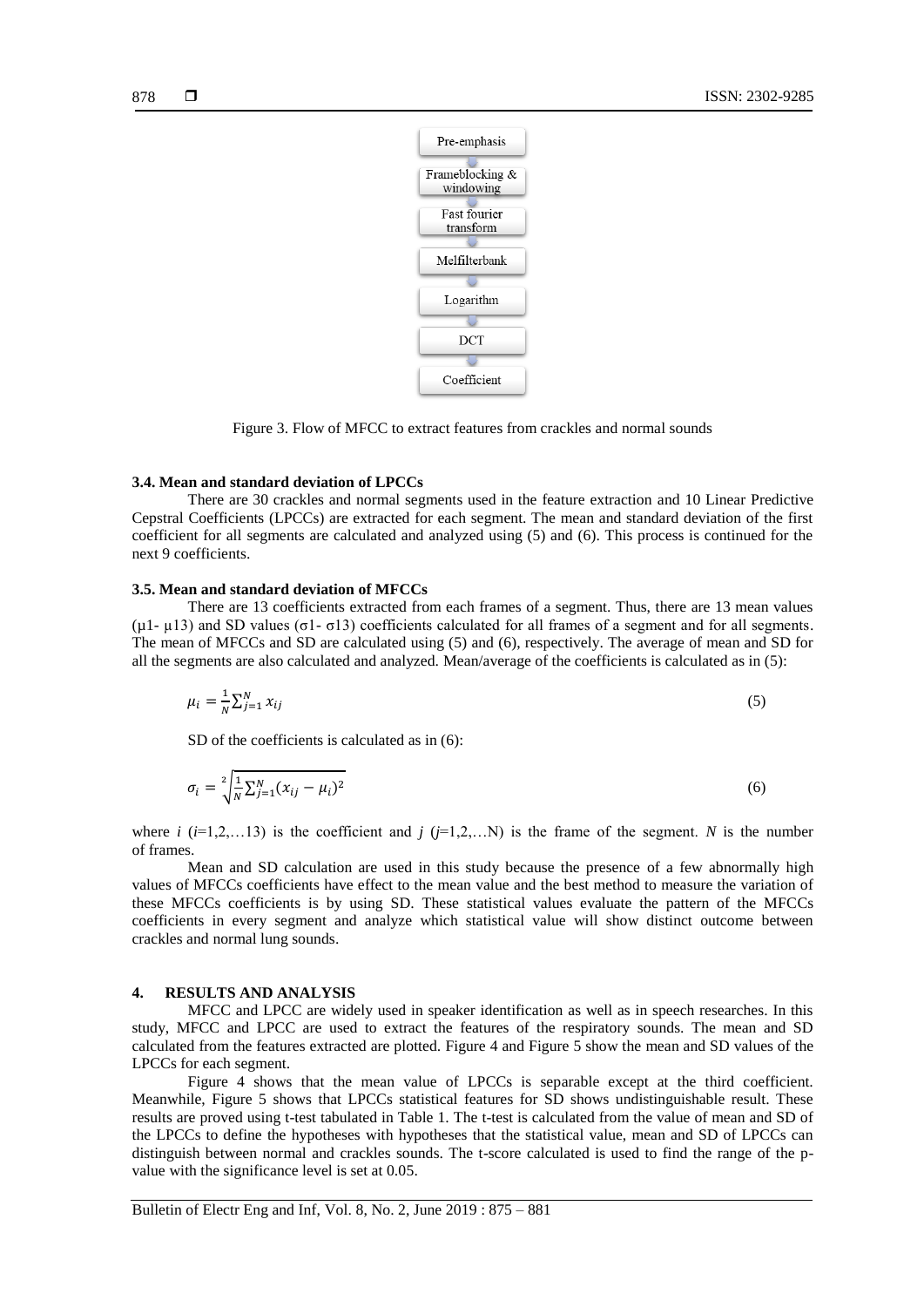879



Figure 4. Mean value of LPCCs Figure 5. SD value of LPCCs

Table 1. T-Score and P-value calculated for average and standard deviation of the 9 LPCCs

| <b>LPCC</b> | Mean     |                            | Standard deviation |                       |
|-------------|----------|----------------------------|--------------------|-----------------------|
| Coefficient | t-score  | p-value                    | t-score            | p-value               |
|             | 7.322819 | The P-Value is $< 0.00001$ | 0.653449           | The P-Value is 0.2580 |
| 2           | 2.981043 | The P-Value is 0.0021      | 0.189453           | The P-Value is 0.4252 |
| 3           | 0.467547 | The P-Value is $0.3209$    | 0.511509           | The P-Value is 0.3055 |
| 4           | 2.710906 | The P-Value is 0.0044      | 0.883819           | The P-Value is 0.1902 |
| 5           | 5.561750 | The P-Value is $< 0.00001$ | 0.275194           | The P-Value is 0.3921 |
| 6           | 5.688879 | The P-Value is $< 0.00001$ | 0.812154           | The P-Value is 0.2100 |
|             | 5.477963 | The P-Value is $< 0.00001$ | 0.278098           | The P-Value is 0.3910 |
| 8           | 5.676406 | The P-Value is $< 0.00001$ | 0.184743           | The P-Value is 0.4270 |
| q           | 5.851847 | The P-Value is $< 0.00001$ | 1.808894           | The P-Value is 0.0378 |

Table 1 proved that mean of LPCCs are distinguishable except at coefficient three where the p-value does not fall in the significance range, 0.05. Meanwhile, calculated t-test of the SD of LPCC shows that most of the p-value does not fall in the significance range, thus proving that SD of the LPCCs are not separated. Next, average of mean and SD of the set of MFCCs for each frames of a segment are also calculated and analyzed. Figure 6 illustrates the average of the mean of MFCC values between frames in each 30 segments. It shows that the crackles and normal have similar values and are not separated. Meanwhile, Figure 7 shows the average of the SD of the MFCC values between frames in each segment. The first few coefficients show distinguishable result between crackles and normal respiratory sounds.



Figure 6. Average value of MFCCs mean between frames of a segment



These results are also proven using the t-test calculation. T-test is calculated to define the hypotheses that the values of average mean and SD of MFCCs can distinguish between normal and crackles sounds. The results of the calculated t-test for average mean and average SD MFCCs are tabulated in Table 2. It shows that for the first three p-value of 13 SDs of the MFCCs' falls within the significance range, and most of the average MFCCs' mean is not separated.

*Distinctive features for normal and crackles respiratory sounds using cepstral… (N. H. Mohd Johari)*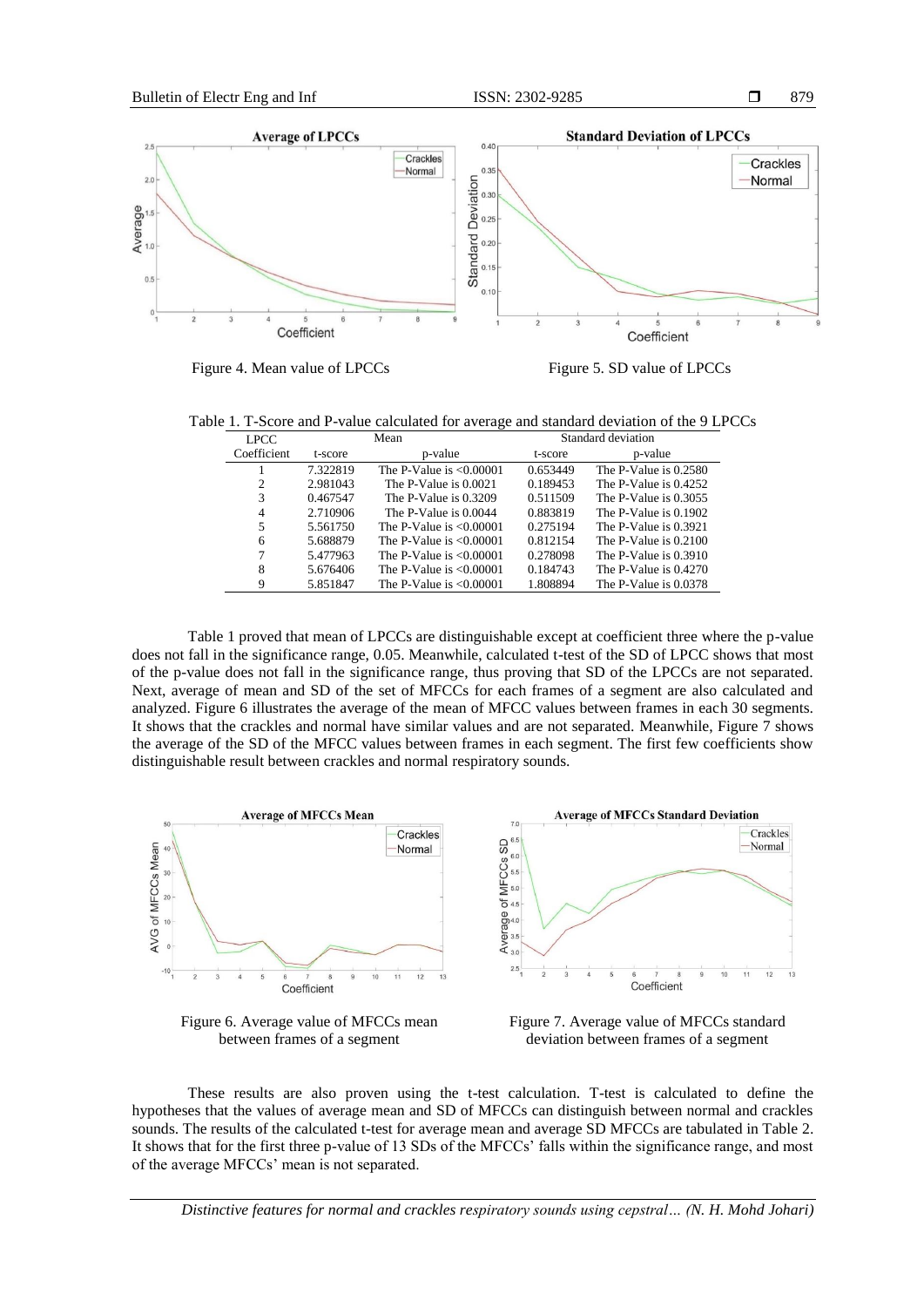| TADIC 2. T-SCOLE AND F-VANIC CALCULATED TO THE ANTIONAL STANDARD DEVIATION OF INTEREST |              |                              |                            |                            |  |  |  |
|----------------------------------------------------------------------------------------|--------------|------------------------------|----------------------------|----------------------------|--|--|--|
| <b>MFCC</b>                                                                            | Average mean |                              | Average standard deviation |                            |  |  |  |
| Coefficient                                                                            | t-score      | p-value                      | t-score                    | p-value                    |  |  |  |
|                                                                                        | 3.199543707  | The $p$ -Value is $0.0011$ . | 6.139165159                | The P-Value is $< 0.00001$ |  |  |  |
|                                                                                        | 0.030327686  | The P-Value is 0.4880        | 3.852059716                | The P-Value is 0.0002      |  |  |  |
| 3                                                                                      | 3.733222963  | The P-Value is 0.0002        | 3.483623261                | The P-Value is 0.0005      |  |  |  |
| 4                                                                                      | 3.493882175  | The P-Value is $0.0005$      | 1.574744534                | The P-Value is 0.0604      |  |  |  |
| 5                                                                                      | 0.104253068  | The P-Value is 0.4587        | 3.250215986                | The P-Value is $0.0010$    |  |  |  |
| 6                                                                                      | 2.187802033  | The P-Value is 0.0164        | 3.267762884                | The P-Value is 0.0009      |  |  |  |
|                                                                                        | 1.613127805  | The P-Value is 0.0561        | 0.65028139                 | The P-Value is 0.2591      |  |  |  |
| 8                                                                                      | 2.576424622  | The P-Value is 0.0063        | 0.52311489                 | The P-Value is 0.3014      |  |  |  |
| 9                                                                                      | 2.614309261  | The P-Value is 0.0057        | 1.714367015                | The P-Value is $0.0460$    |  |  |  |
| 10                                                                                     | 0.22179613   | The P-Value is 0.4127        | 0.161645305                | The P-Value is 0.4361      |  |  |  |
| 11                                                                                     | 0.264513728  | The P-Value is $0.3962$      | 1.415442366                | The P-Value is 0.0812      |  |  |  |
| 12                                                                                     | 0.346124198  | The P-Value is $0.3653$      | 0.787394324                | The P-Value is 0.2172      |  |  |  |
| 13                                                                                     | 0.007517145  | The P-Value is $0.4970$      | 1.580656933                | The P-Value is 0.0597      |  |  |  |

# Table 2. T-score and P-value calculated for 13 mean and standard deviation of MFCCs

#### **5. CONCLUSION**

Based on the result of the experimentation, the statistical values of the mean LPCC's except for the third coefficient can indicate the existence of crackles in the respiratory sounds same as the first three SDs of MFCCs. The t-test calculation supports these results. On the other hand, the SD LPCC and average of MFCCs' mean were unable to distinguish between normal and crackles sounds. In order to classify the respiratory sounds, there are two major steps needed. First, feature extraction and second, classification. In this research, MFCC technique is studied and used as the feature extraction. The statistic cepstral coefficient values are analyzed and the output shows that the statistic cepstral values are able to distinguish the features between normal and crackles respiratory sounds. Further research needs to be done to find the most appropriate classifiers that is suitable with these feature extraction technique in order to distinguish respiratory sounds between normal sound in healthy subjects and crackles in lung cancer patients.

# **ACKNOWLEDGEMENTS**

We would like to acknowledge the Ministry of Higher Education Malaysia (MOHE) for funding this project through Fundamentals Research Grant Scheme (FRGS) [Ref.: research project through Fundamentals Research Grant Scheme (FRGS) [Ref.: FRGS/1/2016/TK04/UIAM/02/21]. We also would like to thank Dr. Rozita Abdul Malik and Dr. Adlinda Alip of UMMC for their consultation and advice on lung cancer related issues.

#### **REFERENCES**

- [1] Melbye, H., Garcia-Marcos, L., Brand, P., Everard, M., Priftis, K. and Pasterkamp, H., "Wheezes, crackles and rhonchi: simplifying description of lung sounds increases the agreement on their classification: a study of 12 physicians' classification of lung sounds from video recordings." *BMJ open respiratory research* 3, no. 1 (2016): e000136.
- [2] Malay, I. Madabhavi, N. Niranjan, and M. Dogra. "Auscultation of the respiratory system." *Annals of thoracic medicine*, *10*(3), p.158, 2015.
- [3] Pramono, R.X.A., Bowyer, S. and Rodriguez-Villegas, E. "Automatic adventitious respiratory sound analysis: A systematic review." *PloS one* 12, no. 5 (2017): e0177926
- [4] Reichert, S., Gass, R., Brandt, C. and Andrès, E., "Analysis of respiratory sounds: state of the art." *Clinical medicine. Circulatory, respiratory and pulmonary medicine* 2 (2008): CCRPM-S530.
- [5] Zhang, Kexin, Xuefeng Wang, Fangfang Han, and Hong Zhao. "The detection of crackles based on mathematical morphology in spectrogram analysis." *Technology and Health Care* 23, no. s2 (2015): S489-S494.
- [6] P., R., K. Sundaraj, and S. Sundaraj. "A comparative study of the svm and k-nn machine learning algorithms for the diagnosis of respiratory pathologies using pulmonary acoustic signals." *BMC bioinformatics*, *15*(1), p.223, 2014.
- [7] Tiwari, V., "MFCC and its applications in speaker recognition." *International journal on emerging technologies* 1, no. 1 (2010): 19-22.
- [8] Chen, Chin-Hsing, W.T. Huang, T.H. Tan, C.C. Chang, and Y.J. Chang. "Using k-nearest neighbor classification to diagnose abnormal lung sounds." *Sensors*, *15*(6), pp.13132-13158, 2015.
- [9] Sengupta, Nandini, M. Sahidullah, and G. Saha. "Lung sound classification using cepstral-based statistical features." *Computers in biology and medicine*, *75*, pp.118-129, 2016.
- [10] F. Z. Göğüş, B. Karlik, and Güneş Harman. "Classification of asthmatic breath sounds by using wavelet transforms and neural networks." International Journal of Signal Processing Systems, 3(2), pp.106-111, 2015.
- [11] M. Grønnesby, J. C. A. Solis, E. Holsbø, H. Melbye, and L. A. Bongo. "Feature Extraction for Machine Learning Based Crackle Detection in Lung Sounds from a Health Survey."arXiv preprint arXiv:1706.00005(2017).